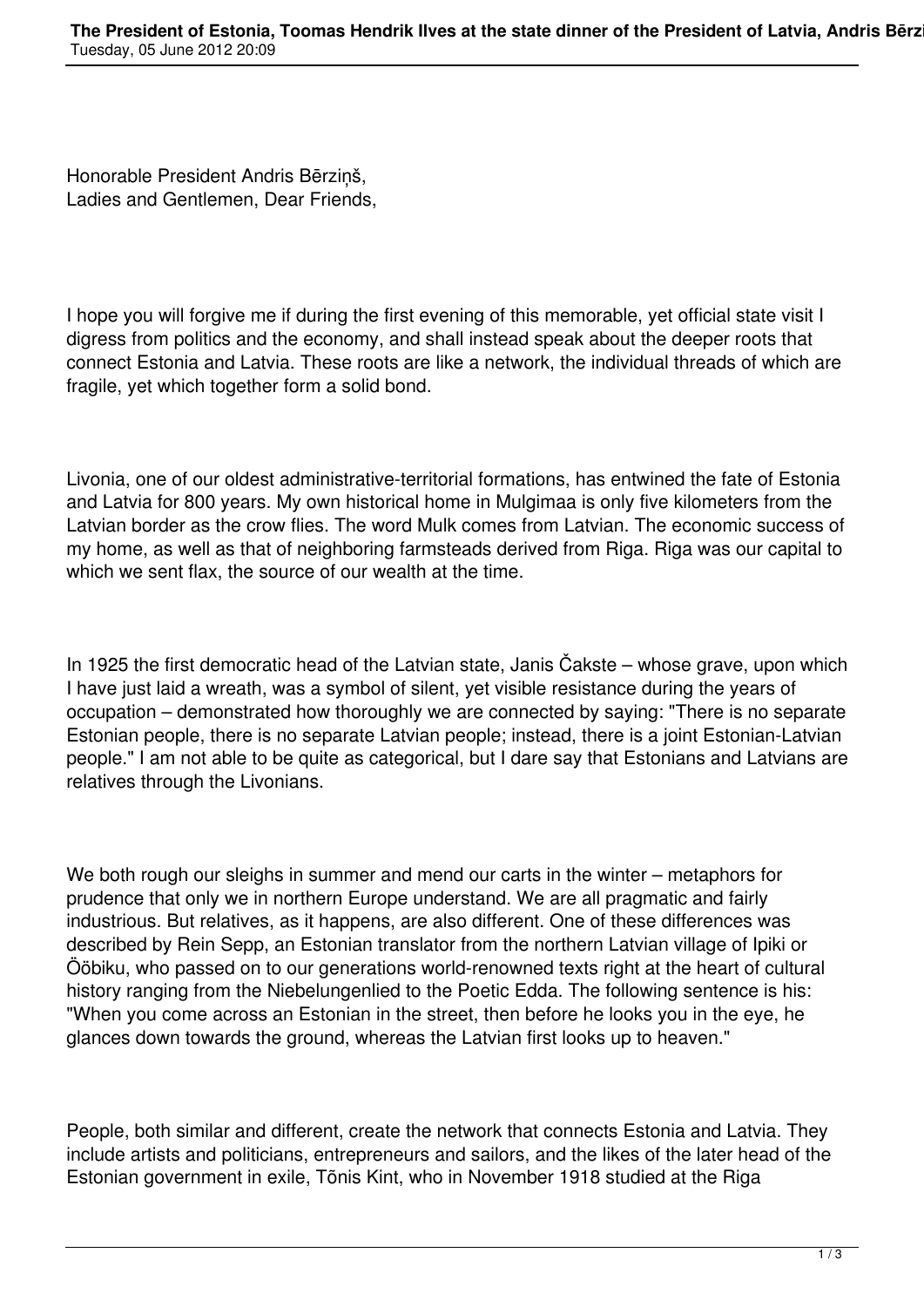Polytechnic Institute. At this time the university corporation Vironia unanimously decided to join the Estonian army. The Estonian War of Independence soon brought Tõnis Kint back to Riga – on an Estonian armored train in defense of Latvia. Both countries' freedom was important to him. When talking about the present, let us look around ourselves and we will see, for instance, the current Parliamentary Secretary of the Latvian Ministry of Defense, Veiko Spolitis, and the promoter of Livonian culture, Valts Ernštreits. They both studied at Tartu University twenty years ago. They are Latvian patriots, yet they understand and speak Estonian.

This, of course, brings to mind the fact that since 2010 we have a joint translation prize, which will hopefully further encourage translations from one language to the other, and thus bring our cultures even closer. An up-to-date Estonian-Latvian and Latvian-Estonian dictionary is also being compiled. Nevertheless, the Livonian language remains a historical link between our nations. It deserves wider acknowledgment and attentive study.

Ladies and gentlemen,

Kristjan Jaak Peterson, a man born in Riga, who laid the foundations of Estonian poetry, is famous for walking from Tartu to Riga. In 1925 the Estonian Head of State, Jüri Jaakson took a train to Riga on his first state visit. Today, I also arrived by train to Riga's central station directly from Tallinn. The journey between the two capitals took five and a half hours. With an ordinary train it would have lasted three hours longer.

The solution to this situation must be Rail Baltic, connecting Helsinki with Poland via Estonia, Latvia and Lithuania, and then on to the rest of Europe. Rail Baltic is the most important project in our co-operation, and it has the support of the European Commission. As we have always been people of the sea, we are used to directing our gaze towards the horizon, thinking big, and being bold, inventive, and responsible towards ourselves and our companions.

Responsibility is characteristic of Estonian-Latvian relations, an area in which we do not have any problems, and it is characteristic of our countries' actions during the recent economic crisis. I would like to give recognition to Latvian governments both past and present and, of course, to the Latvian people for their understanding of numerous tough decisions.

The sentence published in the newspaper Bribwà Seme to welcome Estonian armored trains to